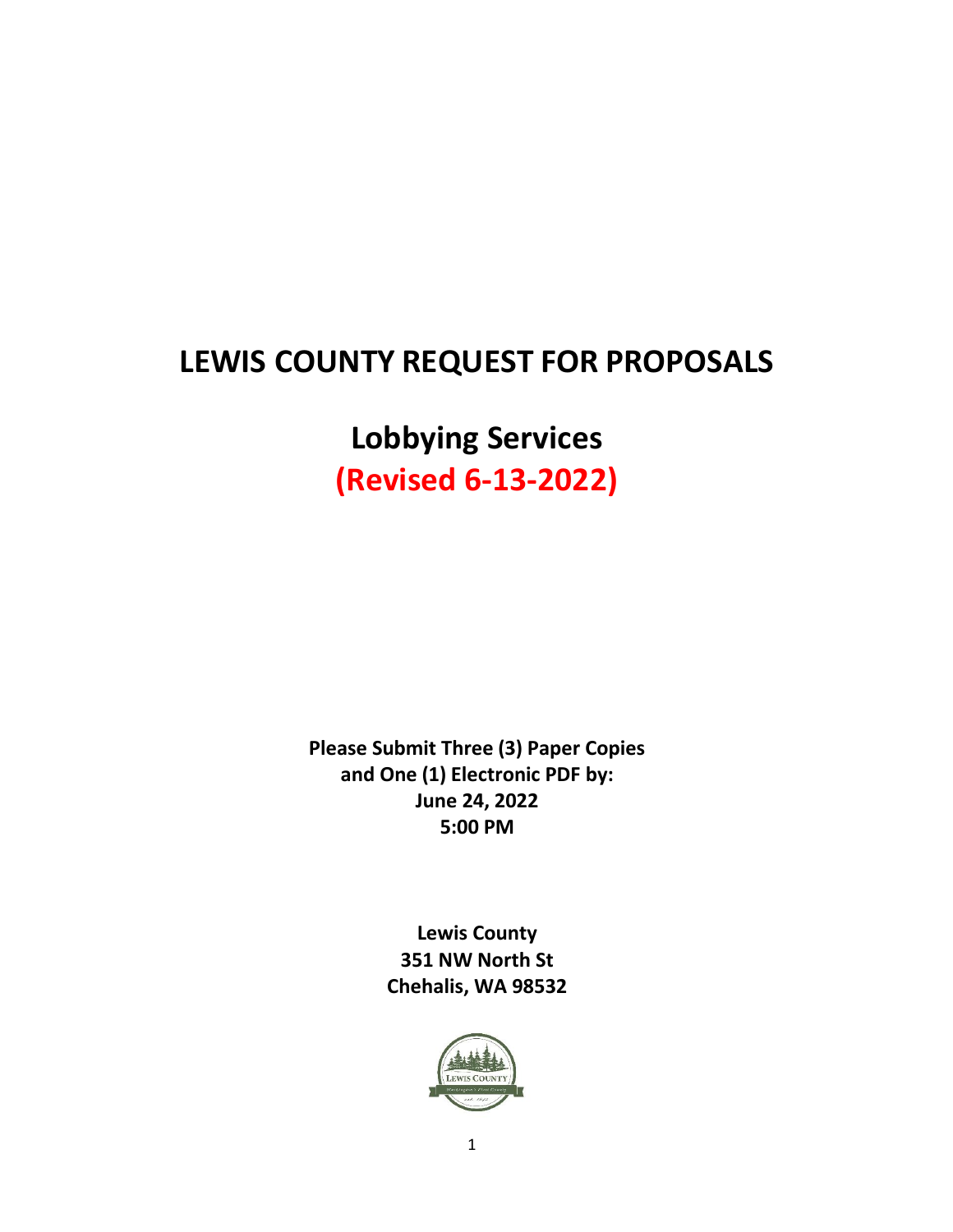# **REQUEST FOR PROPOSALS (RFP): LOBBYING SERVICES**

## **Estimated RFP Schedule**

| RFP Issued:                                              | June 7, 2022    |
|----------------------------------------------------------|-----------------|
| Final Date for Questions Related to RFP:                 | June 22, 2022   |
| <b>Proposal Deadline:</b>                                | June 24, 2022   |
| <b>Applicant Interviews:</b>                             | July 5-8, 2022* |
| Selection of Consultant by Board of COUNTY Commissioners |                 |
| and Contract Development:                                | July 12, 2022*  |

*\*Exact dates are subject to change at the COUNTY's discretion*

Any interested individual may request to be on an email list to receive updates on the RFP process, including addenda to the RFP if any are issued. Lewis County may alter the RFP at any time.

## **Submittal Instructions**

Written proposals and an electronic PDF must be received by Lewis County no later than 5PM PST on June 24, 2022. Proposals received after this deadline will not be accepted or considered.

Erik Martin Lara McRea Lewis County 360.740.2660 Chehalis, WA 98532

Send proposals to: Direct questions regarding the RFP to: County Manager **County Administration** 351 NW North St lara.mcrea@lewiscountywa.gov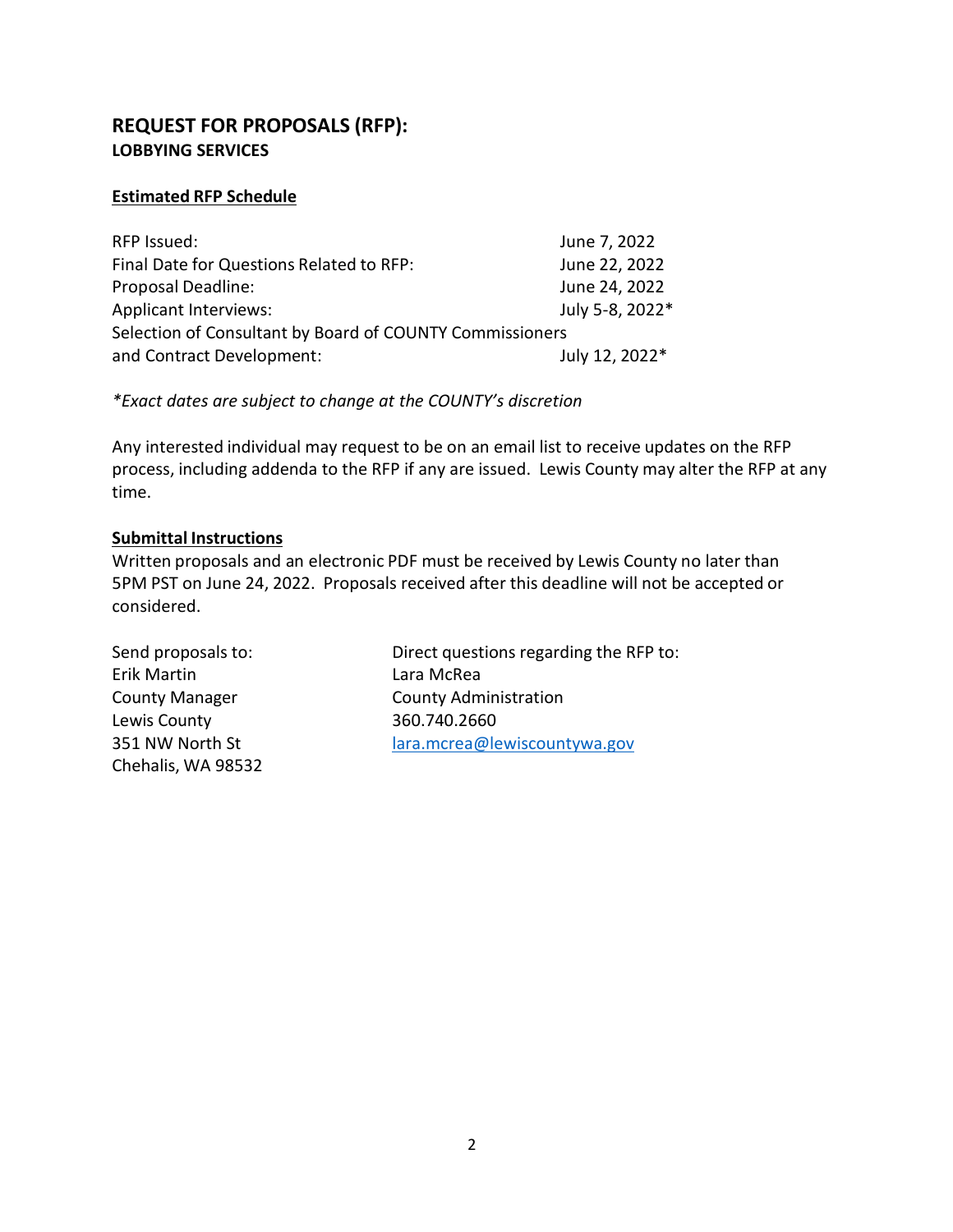## **Background**

Lewis County is a beautiful rural county with a long history. As Washington's first county, Lewis County has deep economic and cultural roots in the timber and agriculture industries. Lewis County has nine incorporated cities/towns and over a dozen other established communities. The history and culture of Lewis County are important to the elected officials, employees and the people they serve.

Lewis County is a safe and proud community with good schools, a growing economy, vibrant cities, and a wealth of recreational opportunities. Hunting, fishing, hiking, biking, skiing and boating are all just a short trip in any direction here. Lewis County utilizes these natural resources in a way that creates an environment that attracts and retains those with an appreciation for its natural beauty and a sense of adventure.

Lewis County has a growing population approaching 80,000 and Chehalis is the County seat. Lewis County operates under the commission form of government with three Commissioners and a County Manager, elected officials include the Assessor, Auditor, Clerk, Coroner, Sheriff, Treasurer, and Judges for District and Superior Courts.

## **Request for Proposals**

Lewis County (COUNTY) is seeking proposals from qualified consultants/firms for State Lobbying Services beginning June 7, 2022. The County anticipates awarding one contract with options for annual renewal for up to three years based on performance. Services performed by the selected Consultant include: providing strategic advice and planning in the development of an annual comprehensive state affairs strategy, implementing the state legislative agenda, and keeping the County abreast of developments on a broad range of issues of concern and potentially negative impacts to Lewis County.

The COUNTY encourages any inquiries with respect to the expectations and/or scope of work sought through this proposal by email to the attention Lara McRea, lara.mcrea@lewiscountywa.gov. All inquiries will receive a response. A consultant will be selected for this project based on criteria stated in "Evaluation of Proposals". All proposals received by 5:00 p.m. PST on Monday, June 24, 2022 will receive full consideration.

#### **RFP Process**

It is expected that one (1) consultant, team or firm will be selected as a result of the RFP, although the COUNTY is under no obligation to award a contract as a result of the selection process. Based on the proposals received, the selection committee (comprised of COUNTY officials, staff and the BOCC) will select individuals/firms to be interviewed. As a result of those interviews the top‐rated consultant will be selected for contract negotiations. The COUNTY may also elect to forego interviews and select a consultant team based on the information provided in the submitted proposals.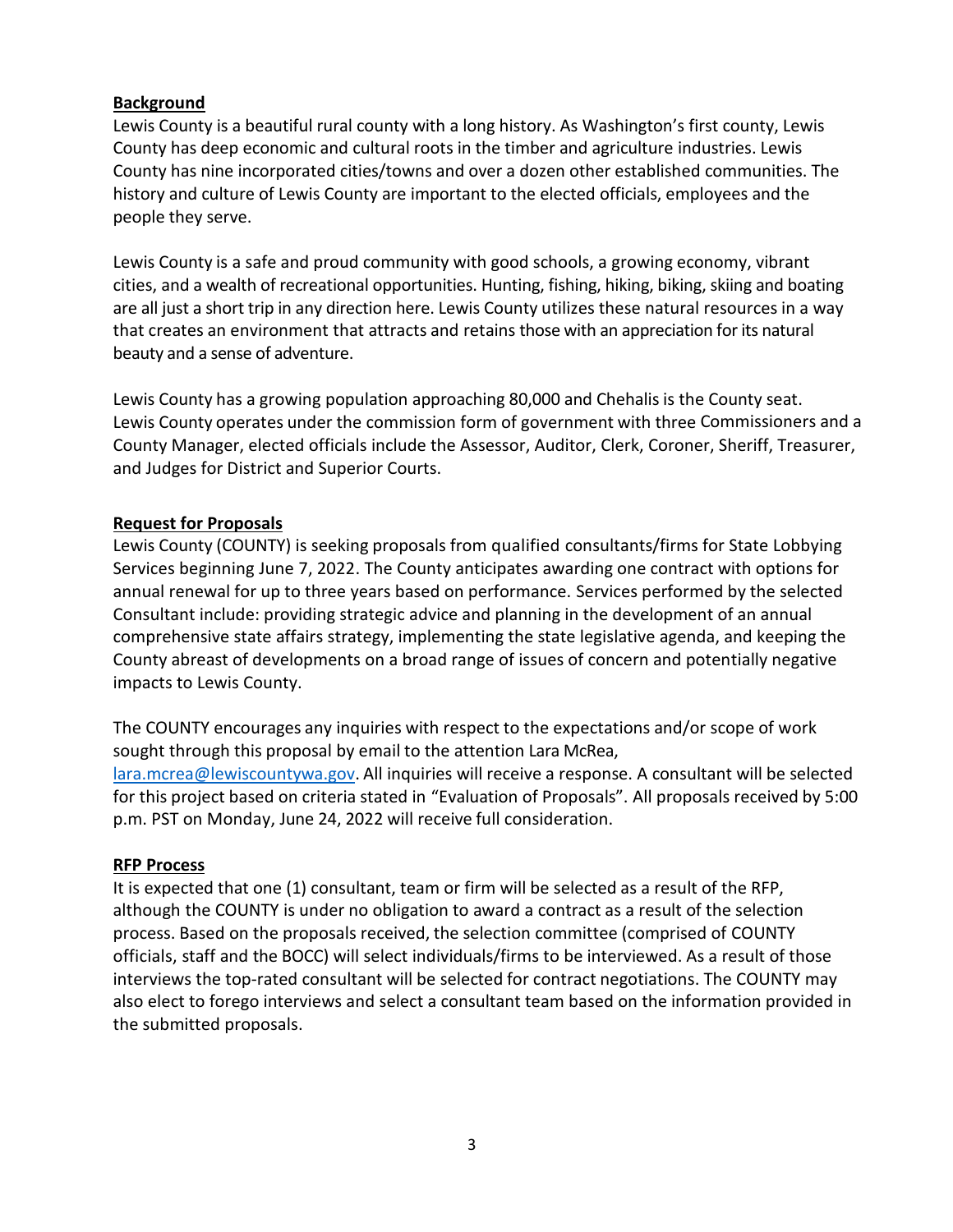# **Scope of Services**

Provide strategic advice and planning in the development of an annual comprehensive state affairs strategy for the Lewis County, including but not limited to:

- Contributing proactive and creative suggestions for funding opportunities to advance the County's economic objectives, legislative, business, and transportation priorities.
- Developing a legislative agenda with implementation plans for how to advance strategic priorities.
- Developing and lobbying for operating, transportation and capital budget funding requests available to the County or identified by the County.
- Identifying additional state grant opportunities that align with the County's priorities and legislative agenda.
- Proactively engaging with state lawmakers, legislative, agency and governor's staff in pursuit of the County's stated priorities.
- Attending all relevant legislative hearings.
- Lobbying the Legislature on all issues developed under the legislative program.
- Lobbying defensively on legislation that is introduced that would negatively impact the County's capital and transportation priorities.
- Identifying key legislative and state agency relationships for the County and assist in creating opportunities to build and strengthen those relationships.
- Coordinating, at the County's direction, with other entities having common legislative interests with the County.
- Providing the County with a weekly legislative report during the Washington State legislative session that includes weekly hearing schedules and a summary of bills, and their progress important to the County.
- Working with the County to arrange lobbying visits to Olympia for the Commissioners, other elected officials and the County Manager as well as other staff as appropriate.
- Drafting letters and talking points on legislation as necessary.
- Testifying on the behalf of the County at hearings before legislation and interim legislative committee.
- Providing regular updates, including but not limited to: Monitoring of potential and pending legislation.
- Identifying emerging issues of interest to the County in the areas of state policy.
- Reporting on activities conducted in support of the state legislative strategies.

# **QUALIFICATIONS:**

The proposed consultant must meet the following minimum qualifications:

- At least three to five years' experience representing client interests before the Washington State Legislature or a state agency, or serving in a senior staff capacity in the Washington State Legislature or a combination thereof.
- Public sector experience.
- Knowledge of local government operations, the state legislative processes, and how that process affects local government operations.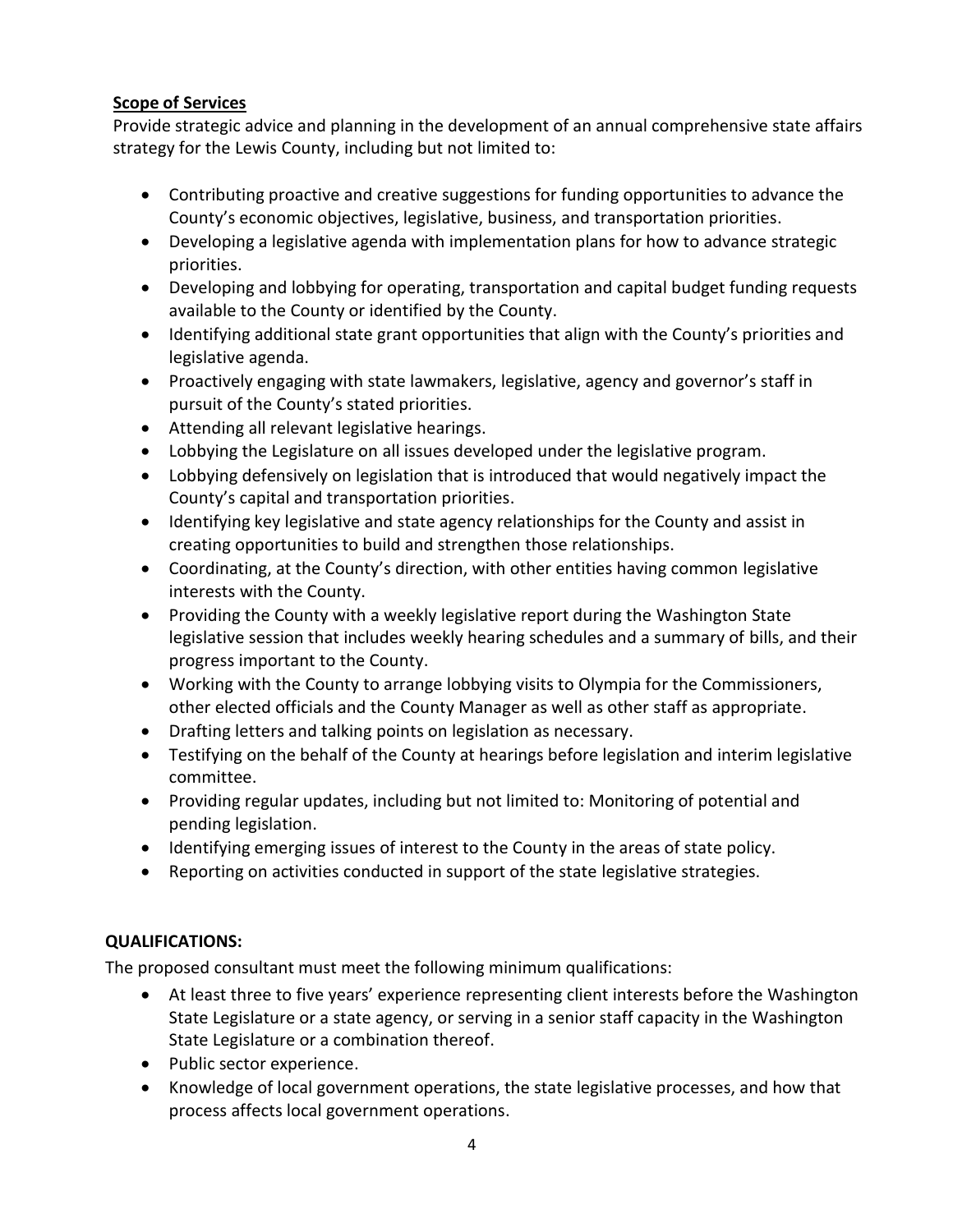- Familiarity with the Lewis County political landscape.
- Demonstrated ability to develop positive working relationships with stakeholders in all areas of government including the four legislative caucuses and state agencies
- Ability to communicate clearly and persuasively to a broad range of audiences.

## **DELIVERABLES**

The selected consultant will:

- Regularly (at least one a week during the Washington State legislative session and monthly during interim) communicate in person or by phone with the Board of County Commissioners and County Manager, describing the work and activities completed as part of each of the tasks included in the Scope of Services.
- Prepare a semi-annual summary that describes the work and activities completed during either the legislative session or the interim as part of each of the tasks included in the Scope of Services.
- Participate in functions associated with County professional organizations, including the Washington Association (WSAC) of Counties and the National Association of Counties (NACO).
- Liaise as appropriate with the County Manager or his designee concerning ongoing work.

#### **Proposal Submission Requirements**

- 1. Cover letter of interest and transmittal not to exceed one page in length.
- 2. Legal name of the consultant firm, address, phone, fax, and email address, year the firm was established, and type of business.
- 3. Fee schedule and proposed fee to accomplish the work (separate, sealed envelope marked Fee Schedule).
- 4. A minimum of three (3) examples of relevant written work related to lobbying services, with no less than one example prepared on behalf of a local government organization or comparable entity.
- 5. Include brief resumes for all individuals identifying their proposed roles and applicable qualifications and experience. The name of the person intended to be the project coordinator for the lobbying service and a list of recently completed projects relevant to the scope of this RFP.
- 6. Written answers to the inquiries below. Answers are encouraged to be brief, with a target of no more than 300 words for any numbered item—an ability to communicate effectively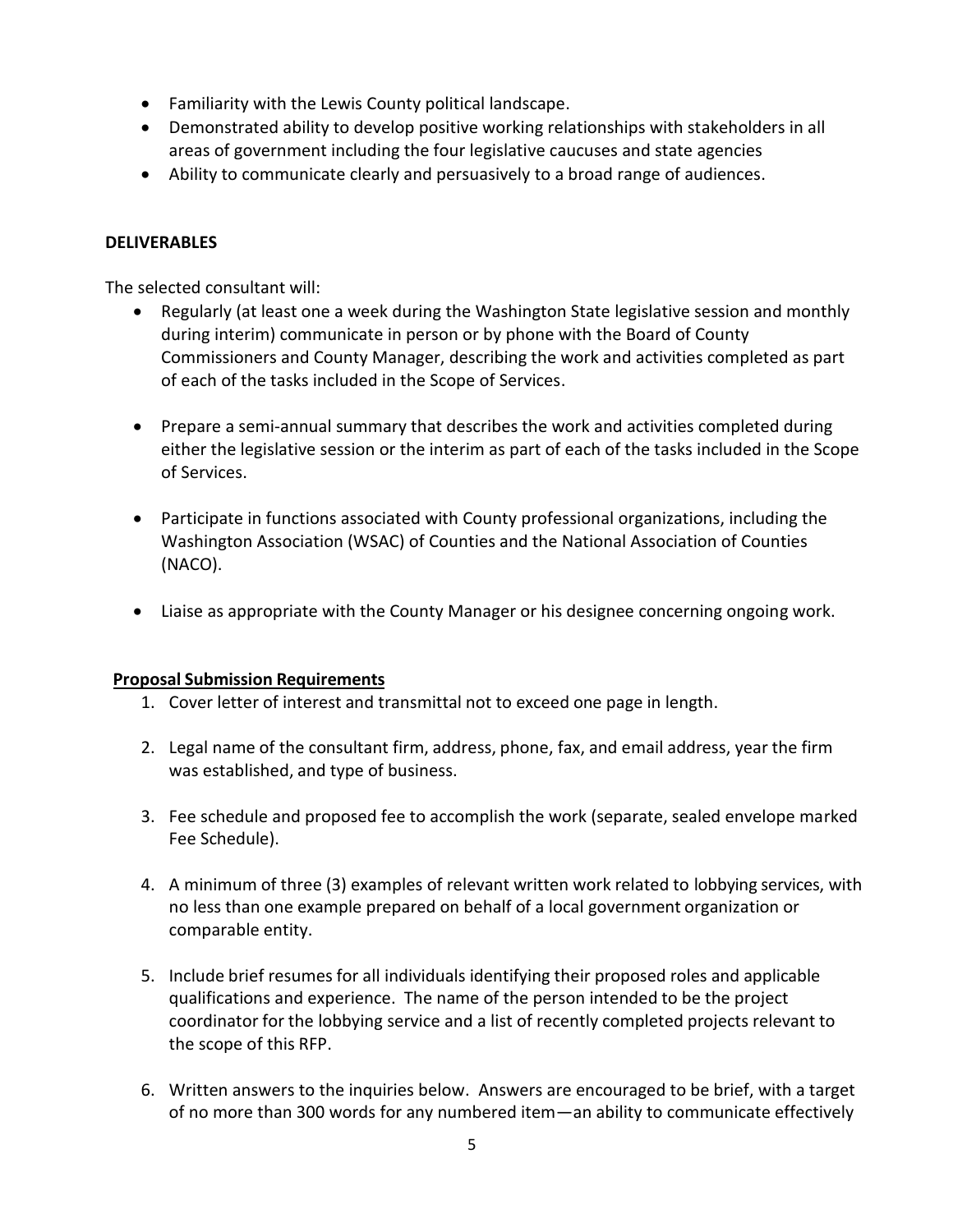in as few words as possible is one of the selection criteria.

- 7. A budget as set forth below.
- 8. Proposals must be complete in order to be considered by the evaluation committee.

## **Qualifications, Experience and Project Approach**

- 1. Describe the nature and scope of the firm's experience in providing state legislative lobbying services for local government agencies.
- 2. Describe the firm's knowledge and experience in analyzing and reviewing proposed legislation; participating in administrative rule development and interim work groups; analyzing the proposed state budget; educating clients about the impact of legislation; advising clients on potential courses of action; and preparing legislative strategies and plans in advance of the legislative session.
- 3. Outline a process for establishing and maintaining strong working relationships with state legislators and staff representing all political affiliations, public officials and state agencies, special interest and industry groups, local governments, and other organizations involved in the legislative process.
- 4. Describe any legislative information and bill-tracking processes or software used by the firm to identify and monitor introduced legislation of interest to the County and to generate weekly status reports.
- 5. Articulate the firm's approach to be used in this project including a proposed schedule and description of the proposed methods of public involvement.
- 6. Describe, from a project management and logistical perspective, how the firm would carry out the scope of work specified in this RFP.
- 7. Explain the firm's philosophy and strategy used to achieve the best possible outcomes for clients as a result of the legislative session.
- 8. Document examples of success in providing lobbying services to clients in the following area: achieving passage of legislation; b) defeating legislation; c) amending legislation.
- 9. Provide assurance that the firm is capable of providing the described services to Lewis County in addition to other responsibilities or commitments of the firm.
- 10. Describe the firm's overall knowledge and understanding of issues that are likely to be of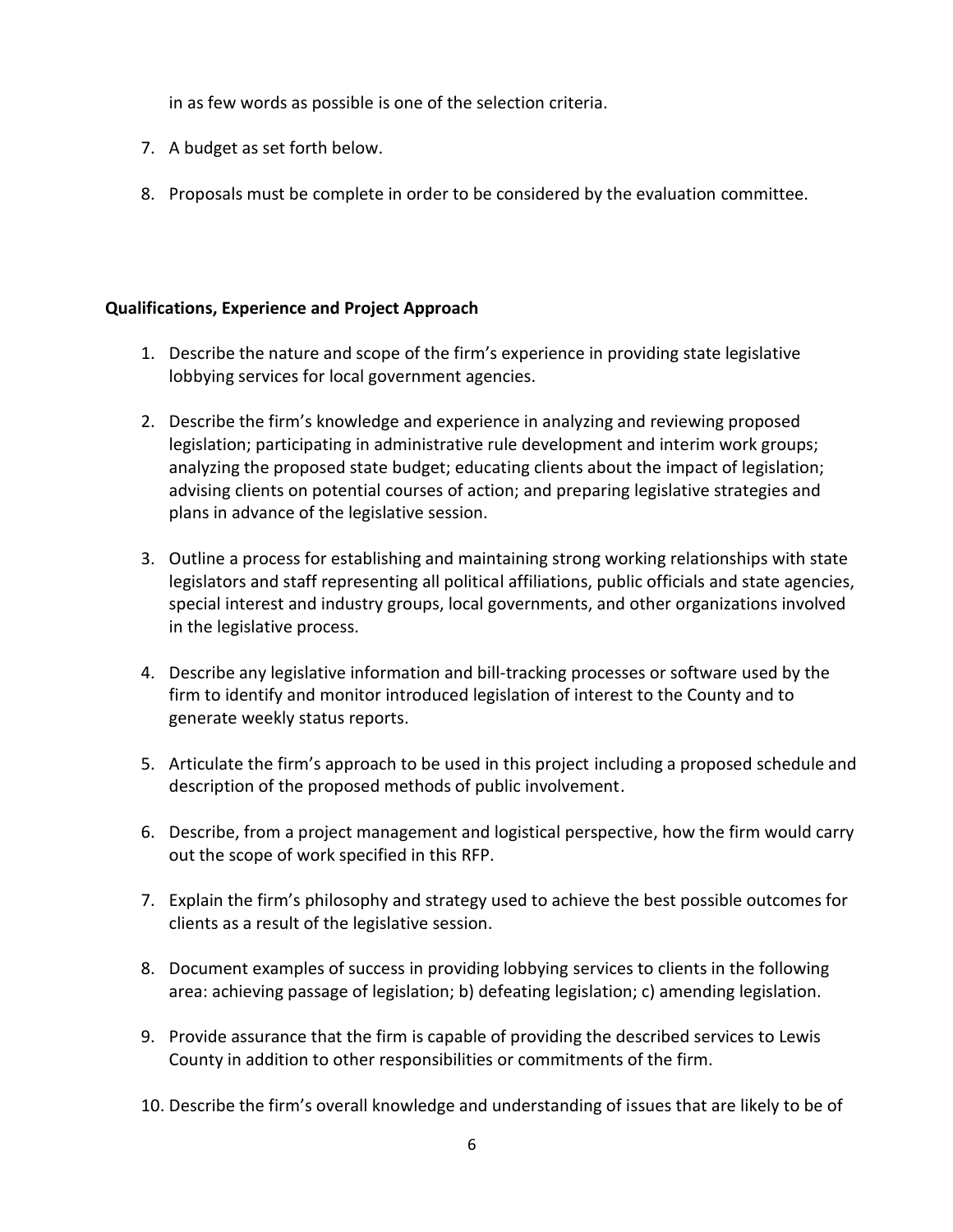specific concern to Lewis County.

- 11. Describe the firm's process for identifying, avoiding, and resolving and/or managing conflicts or potential conflicts that may arise from representing various clients who hold opposing views on legislative issues.
- 12. Outline internal procedures and/or policies related to work quality and cost control.

## **BUDGET**

 Provide a detailed budget for the full contractual period itemized in accordance with each of the responsibilities, tasks, and activities outlined in the scope of work as well as any additional elements proposed. The budget should be organized in such a way that each item is priced individually, allowing Lewis County to select all or a portion of the services and negotiate a total contract price accordingly.

Submittals may be mailed or delivered to: Erik Martin, County Manager Lewis County 351 NW North St. Chehalis, WA 98532.

Applicants must submit three (3) hard copies to the COUNTY by the deadline. The submittals shall be clearly marked on the exterior to denote both the names of the submitting firm and the particular professional services contract for which the proposals are offered, "Lobbying Services". Responses to the 12 inquiries under Qualifications, Experience and Project Approach must be limited to ten (10) pages, front and back, in length.

All proposals should also be submitted as computer files in PDF format. Electronic files may be transferred via email to Erik Martin at [erik.martin@lewiscountywa.gov](mailto:erik.martin@lewiscountywa.gov) or provided on a portable electronic storage device. The COUNTY is not responsible for returning portable storage devices. Large files should be uploaded with a link to download files provided via email.

Lewis County is not responsible for communication errors. Applicants are advised to call the COUNTY Administration Department at 360-740-2660 to confirm that a submittal has been received.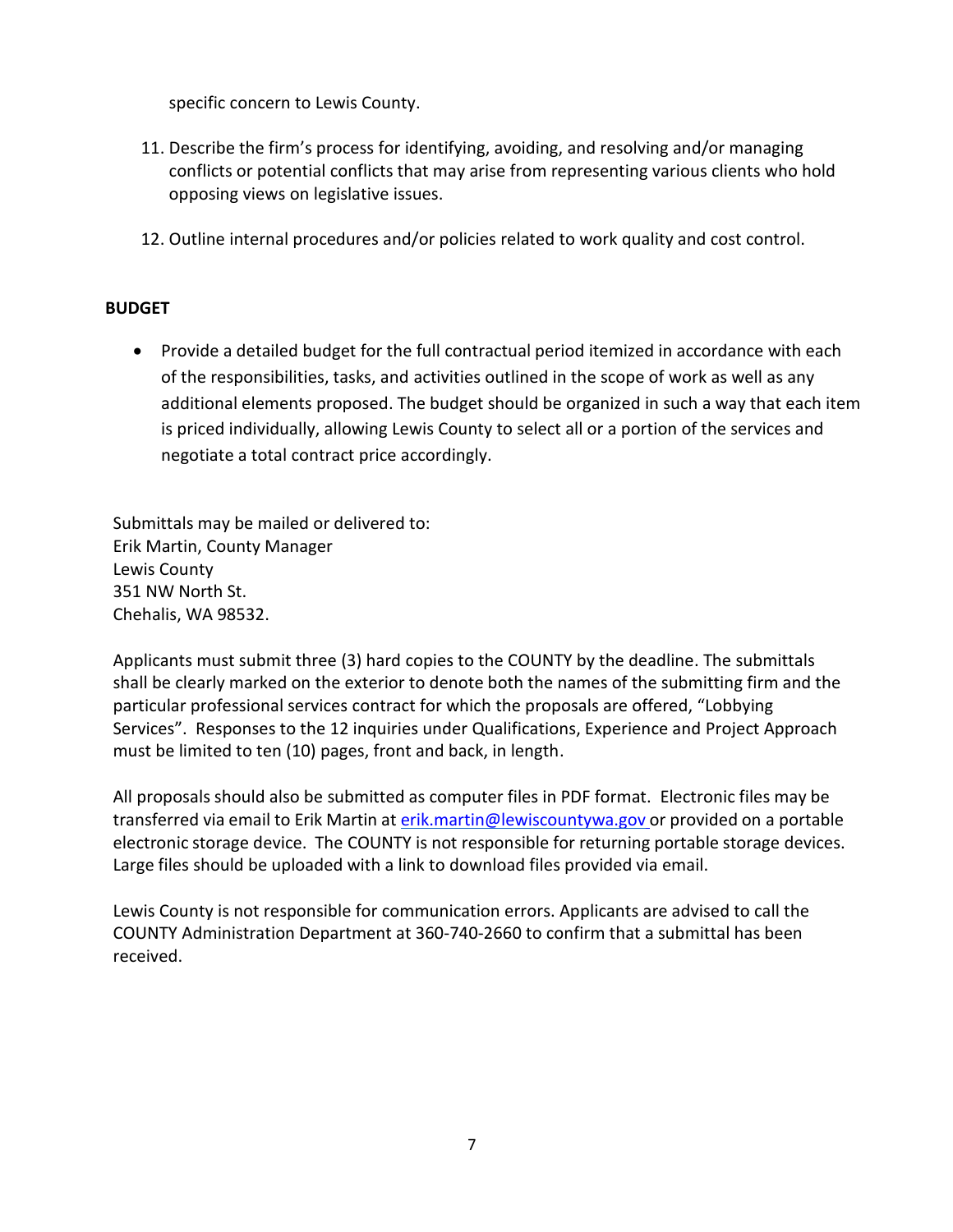## **Evaluation of Proposals**

Lewis County's project team will review and evaluate all properly submitted proposals received on or before the deadline. The project team will first review each proposal for compliance with the minimum qualifications and mandatory requirements of the RFP. Failure to comply with any mandatory requirements may disqualify a proposal, although the COUNTY reserves the right to waive technical deficiencies that do not unfairly advantage or disadvantage any applicant. The project team shall participate in the analysis of RFPs, the interview process and the final recommendation of the selected consultant for the project. Upon successful negotiations with the selected consultant, the contract will be recommended for approval by the project team to the Board of COUNTY Commissioners for final approval.

#### **Selection Criteria**

The COUNTY will rank proposals based on the criteria stated below:

- 1. Responsiveness of the Proposal to the project objectives.
- 2. Responding firm's experience in completing work of a similar size and scope. Considerable weight will be given to projects in similar sized, rural communities. Considerable weight will be given to projects in mid-sized rural communities similar to Lewis County prepared within the last five (5) years.
- 3. Specific qualifications of the primary staff who will manage, supervise, and provide services, including past experience on projects of similar size and scope.
- 4. Public sector experience and qualifications of the firm. This includes past project experience and/or research projects conducted for recognized industry associations.
- 5. Proposer's project management methodology and experience.
- 6. Responses of the client references.
- 7. Cost of services and payment policies.
- 8. Ability to communicate effectively in brief.
- 9. Such other information that may be required or secured.

#### **Lewis County Rights**

Lewis County reservesthe right to reject any or all proposals, make counter proposals and/or engage in negotiations with any or all firms or individuals, waive any requirements or otherwise amend this RFP, or cancel the RFP in order to achieve the COUNTY's goals and objectives for this project. Any changes in the status of the RFP will be brought to the attention of all parties that